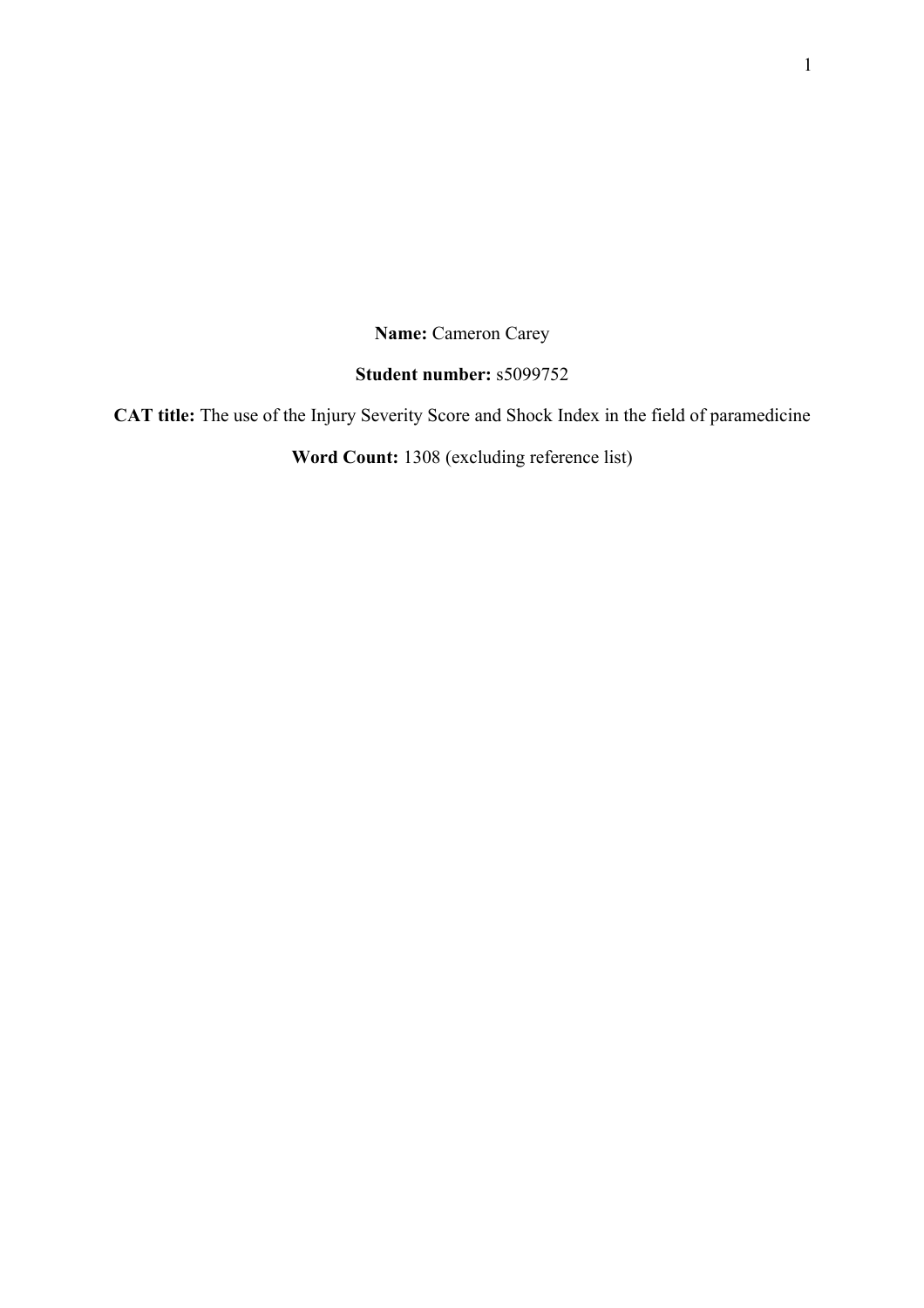**Title:** The use of the Injury Severity Score and Shock Index in the field of paramedicine

**Reported by: Cameron Carey** 

**Clinical Scenario:** Paramedics often use a range of scores to determine the severity of a patient's condition. The severity of an injury is important in predicting mortality within a patient and therefore a need for a greater extent of medical intervention. Two paramedics have been called to a multi system trauma patient. One paramedic uses the Injury Severity Score (ISS) rating and the other uses the Shock Index (SI) score to determine the severity of this patients injuries. Both paramedics however disagree on what score is the most accurate at predicting mortality.

**PICO (Population – Intervention – Comparison – Outcome) Question:** In a patient with a traumatic injuries, is Shock Index better than Injury Severity Score in predicting mortality in trauma

Search Strategy: (Shock Index OR SI OR Injury Severity Score OR ISS) AND (trauma OR traumatic injuries ) AND ( mortality OR mortality rates ) AND ( pre hospital OR prehospital OR out of hospital OR out-of-hospital )

**Search Outcome:** ProQuest – 21, Medline Ovid – 81, Embase – 125, CINAHL Complete EBSCOhost – 0. Total of 161 articles after removal of duplicates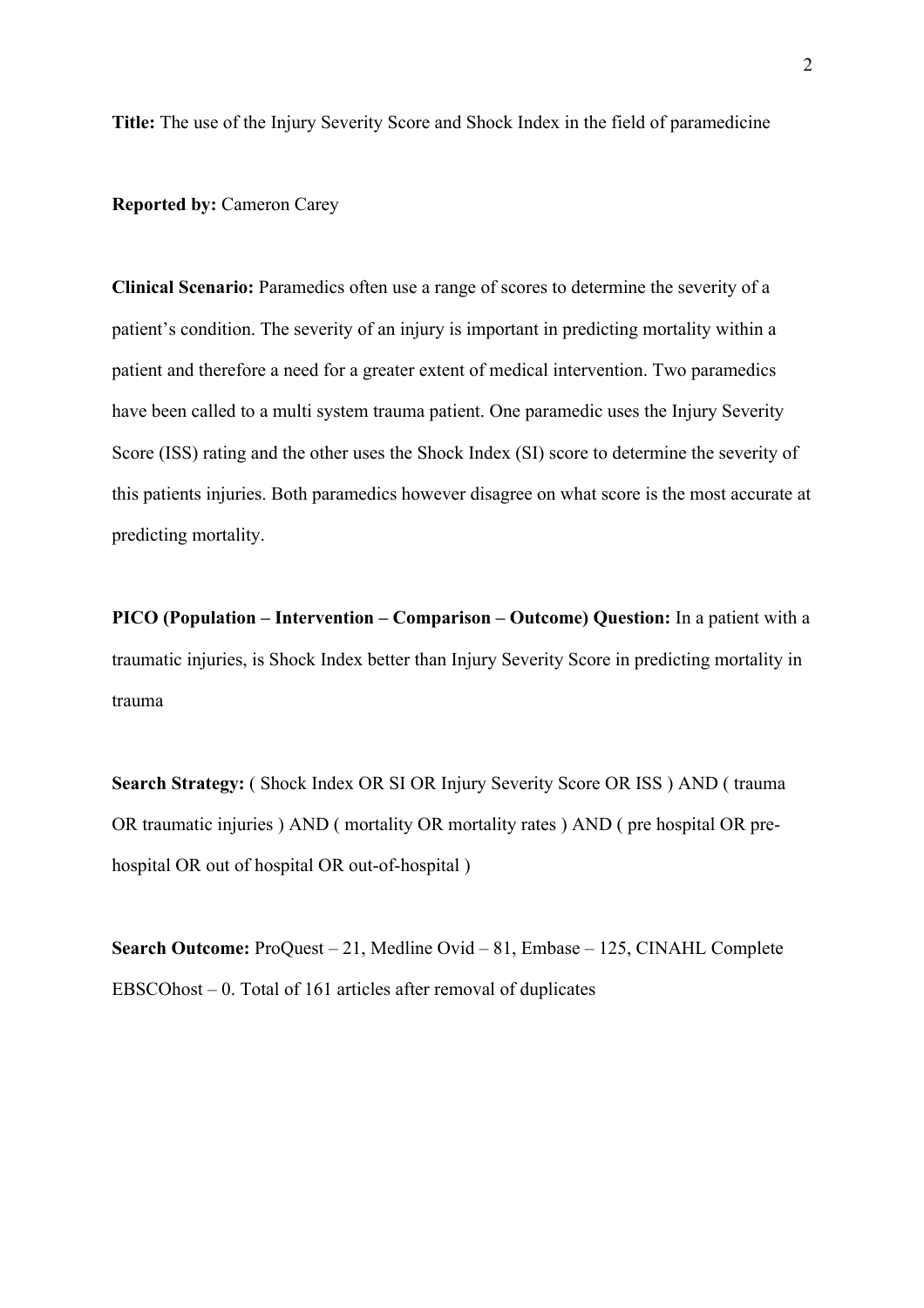

**Relevant Papers:** 6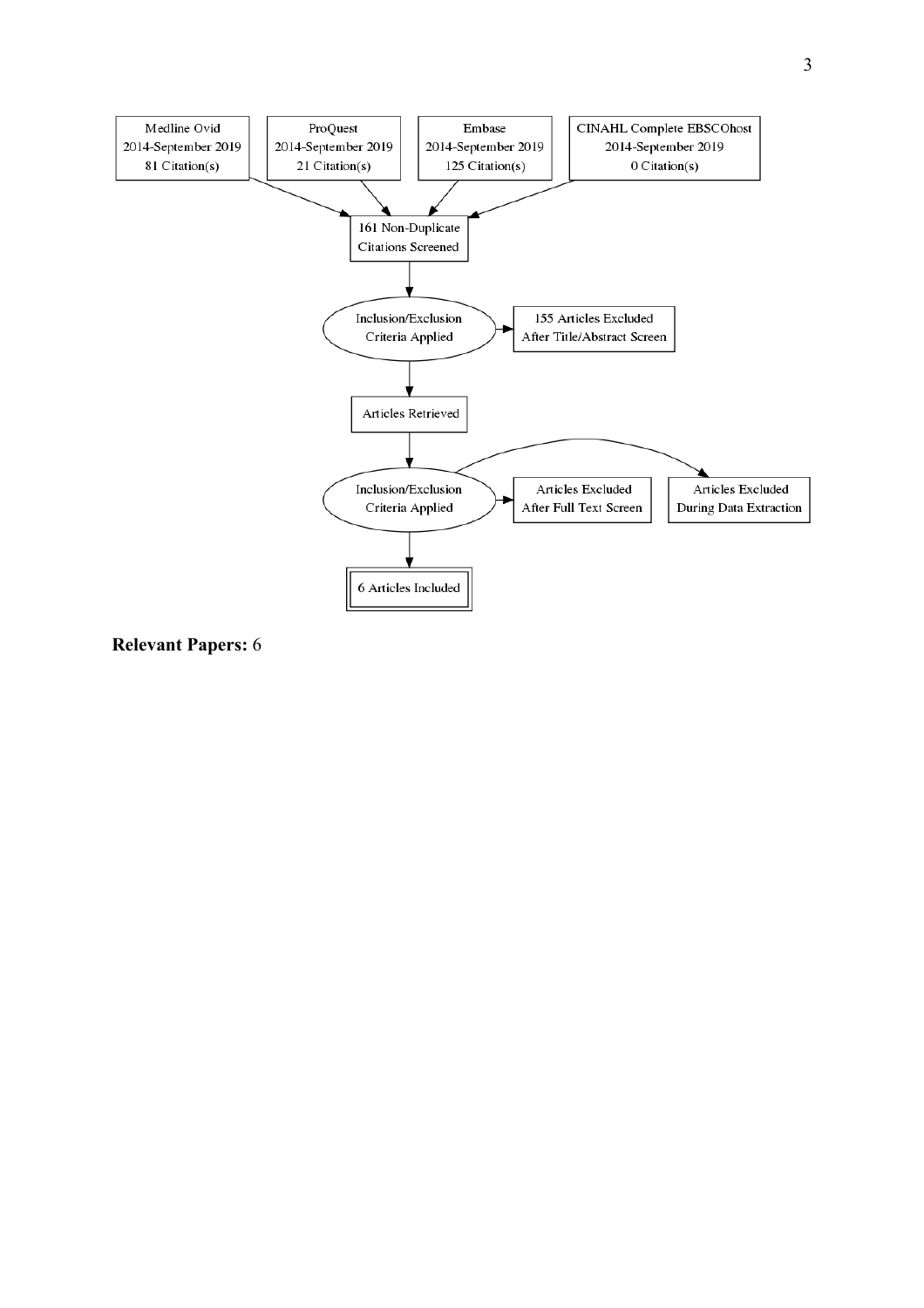| Title          | Design        | Population   | Intervention | Outcomes    | Results          | Strengths/    |
|----------------|---------------|--------------|--------------|-------------|------------------|---------------|
| (Author)       |               |              |              | Measured    |                  | Weaknesses    |
|                |               |              | Comparison   |             |                  |               |
| Arslan et al., | Retrospective | 157 patients | Packed red   | Mortality   | ISS was a        | Weaknesses:   |
| 2016           | observational | were         | blood cells  | of patients | better predictor | Small sample  |
|                | study         | analysed and | vs SI and    | that        | of mortality     | size, only    |
|                |               | charts were  | <b>ISS</b>   | received    | when             | one trauma    |
|                |               | reviewed for |              | packed red  | compared to      | centre        |
|                |               | demographic  |              | blood cells | SI.              | analysed,     |
|                |               | data         |              | and the SI  | Administration   | most injuries |
|                |               |              |              | and ISS     | of packed red    | analysed      |
|                |               |              |              | before      | blood cells was  | were          |
|                |               |              |              | death       | however the      | penetrating   |
|                |               |              |              |             | best predictor   | injuries and  |
|                |               |              |              |             | of mortality     | therefore     |
|                |               |              |              |             |                  | may not be    |
|                |               |              |              |             |                  | applicable to |
|                |               |              |              |             |                  | blunt trauma, |
|                |               |              |              |             |                  | results may   |
|                |               |              |              |             |                  | be altered by |
|                |               |              |              |             |                  | unknown       |
|                |               |              |              |             |                  | confounding   |
|                |               |              |              |             |                  | variables,    |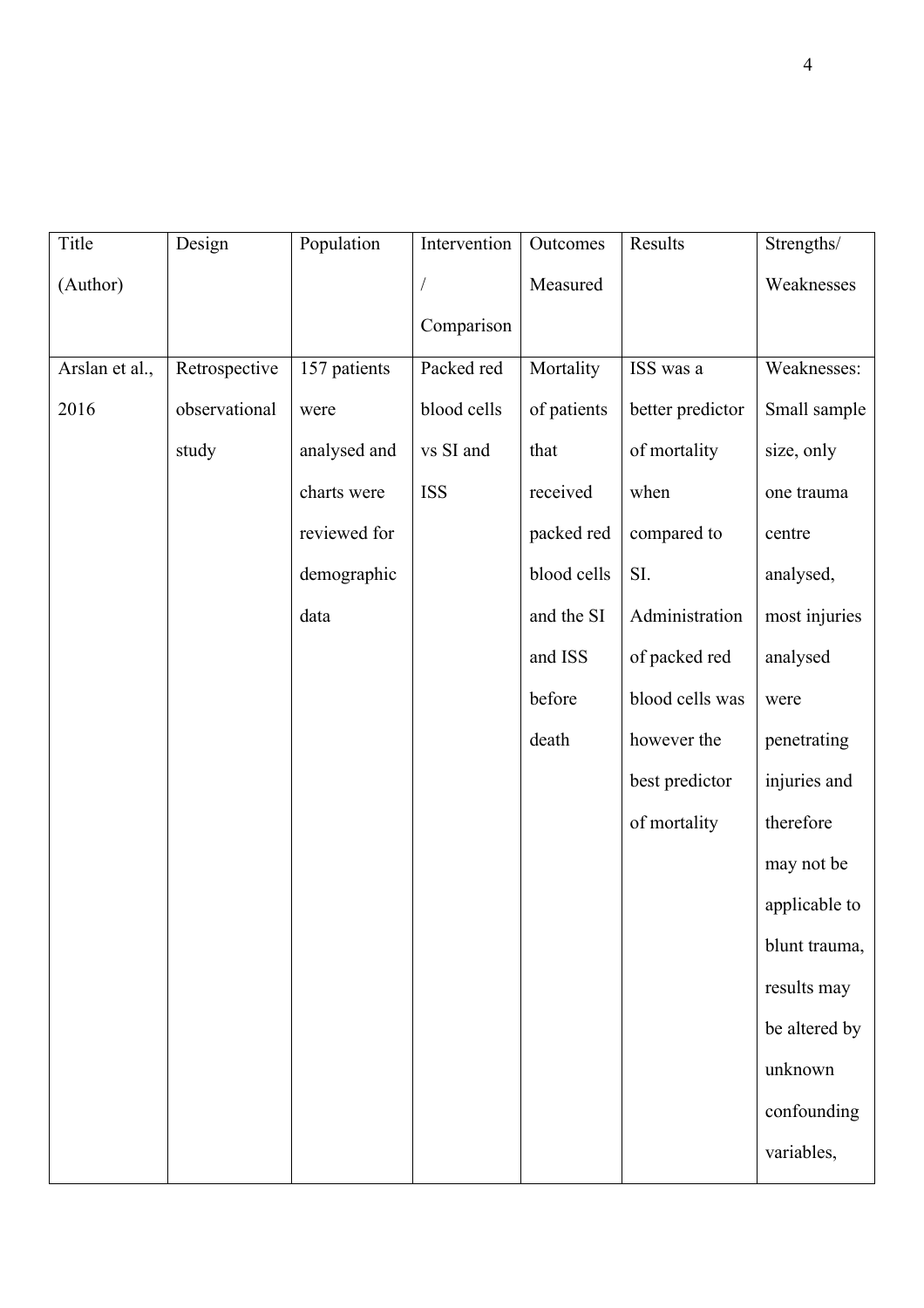|           |                |                |            |             |                    | may be        |
|-----------|----------------|----------------|------------|-------------|--------------------|---------------|
|           |                |                |            |             |                    | prone to      |
|           |                |                |            |             |                    | selection and |
|           |                |                |            |             |                    | information   |
|           |                |                |            |             |                    | bias.         |
|           |                |                |            |             |                    |               |
|           |                |                |            |             |                    | Strengths:    |
|           |                |                |            |             |                    | This study    |
|           |                |                |            |             |                    | showed a      |
|           |                |                |            |             |                    | direct        |
|           |                |                |            |             |                    | comparison    |
|           |                |                |            |             |                    | between SI    |
|           |                |                |            |             |                    | and ISS and   |
|           |                |                |            |             |                    | their ability |
|           |                |                |            |             |                    | to predict    |
|           |                |                |            |             |                    | mortality     |
| Miller,   | Retrospective  | A database of  | MREMS vs   | This study  | ISS was found      | Weaknesses:   |
| Nazir,    | analysis study | 3680 patients  | RTS vs ISS | identified  | to be a better     | results may   |
| McDonald, |                | treated over a | vs MGAP    | the         | predictor of       | be altered by |
| & Cannon, |                | 4 year period  | vs SI      | sensitivity | mortality than     | unknown       |
| 2017      |                | at a level one |            | and         | SI for all types   | confounding   |
|           |                | trauma centre  |            | specificity | of trauma          | variables     |
|           |                |                |            | of each     | however the        | such as       |
|           |                |                |            | trauma      | <b>MREMS</b> score | different     |
|           |                |                |            | score and   | was the most       | treatment for |
|           |                |                |            | its ability | accurate           | a same        |
|           |                |                |            |             |                    |               |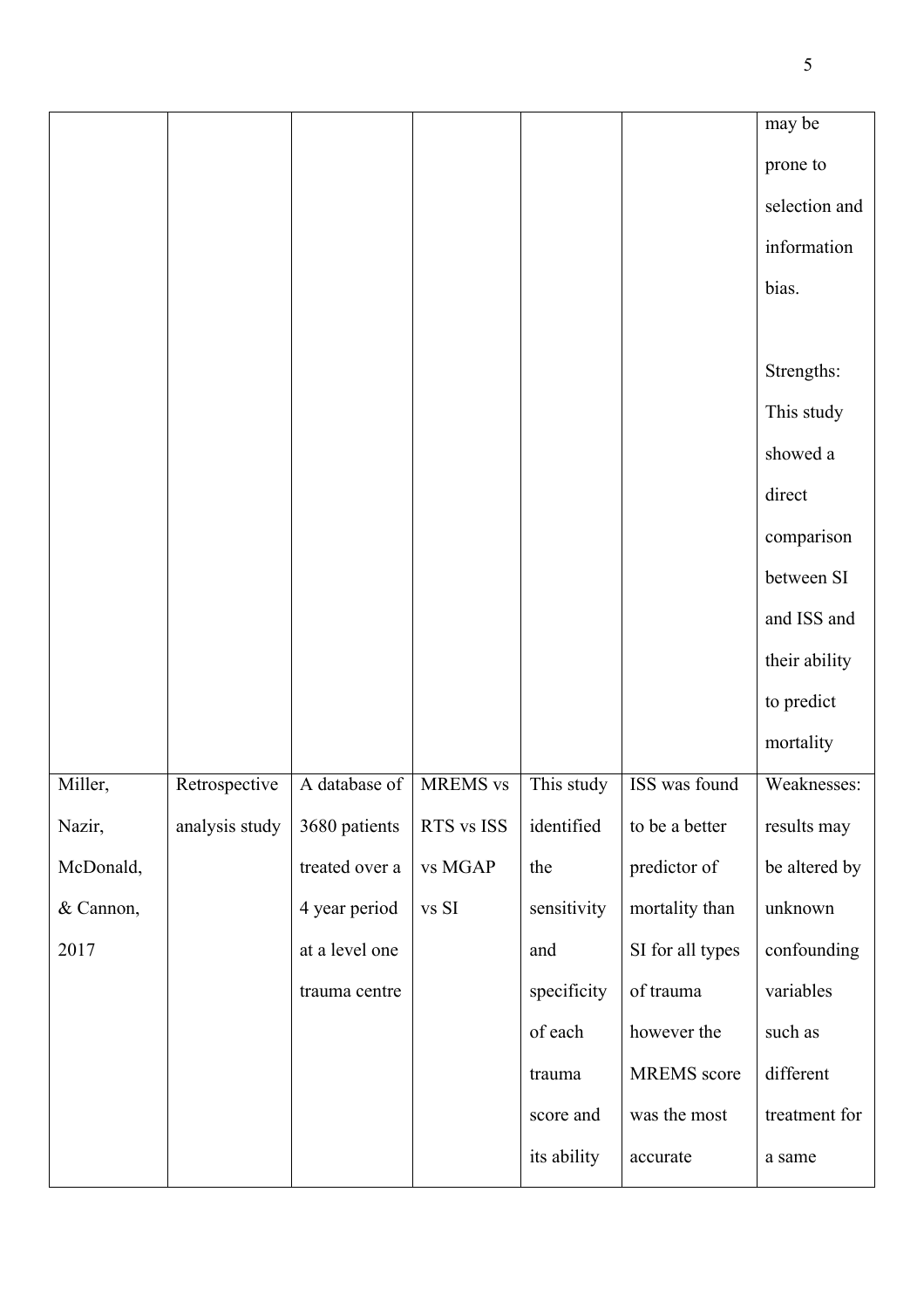|                |                |                |            | to predict | predictor of    | scored         |
|----------------|----------------|----------------|------------|------------|-----------------|----------------|
|                |                |                |            | mortality  | mortality       | patient as     |
|                |                |                |            |            |                 | well as the    |
|                |                |                |            |            |                 | possibility of |
|                |                |                |            |            |                 | selection and  |
|                |                |                |            |            |                 | information    |
|                |                |                |            |            |                 | bias           |
|                |                |                |            |            |                 |                |
|                |                |                |            |            |                 | Strengths:     |
|                |                |                |            |            |                 | Large sample   |
|                |                |                |            |            |                 | size, direct   |
|                |                |                |            |            |                 | comparison     |
|                |                |                |            |            |                 | between SI     |
|                |                |                |            |            |                 | and ISS        |
| Barnes et al., | Retrospective  | 7623 patients  | SBP vs     | This study | Multiple forms  | Weaknesses:    |
| 2018           | analysis study | health         | MAP vs SI  | analysed   | of SI were      | This study     |
|                |                | records were   | vs MSI vs  | the        | found to be a   | did not        |
|                |                | analysed       | <b>SIA</b> | accuracy   | poor predictor  | compare SI     |
|                |                | from $2012$ to |            | of the     | of mortality as | with ISS.      |
|                |                | 2015 in        |            | prediction | well as the     | This study     |
|                |                | Pietermaritzb  |            | $\sigma f$ | prediction for  | was also       |
|                |                | urg, South     |            | mortality, | the need of     | prone to       |
|                |                | Africa.        |            | need for   | ICU and the     | unknown        |
|                |                |                |            | ICU        | prediction for  | confounding    |
|                |                |                |            |            |                 |                |
|                |                |                |            | prediction | need for blood  | variables and  |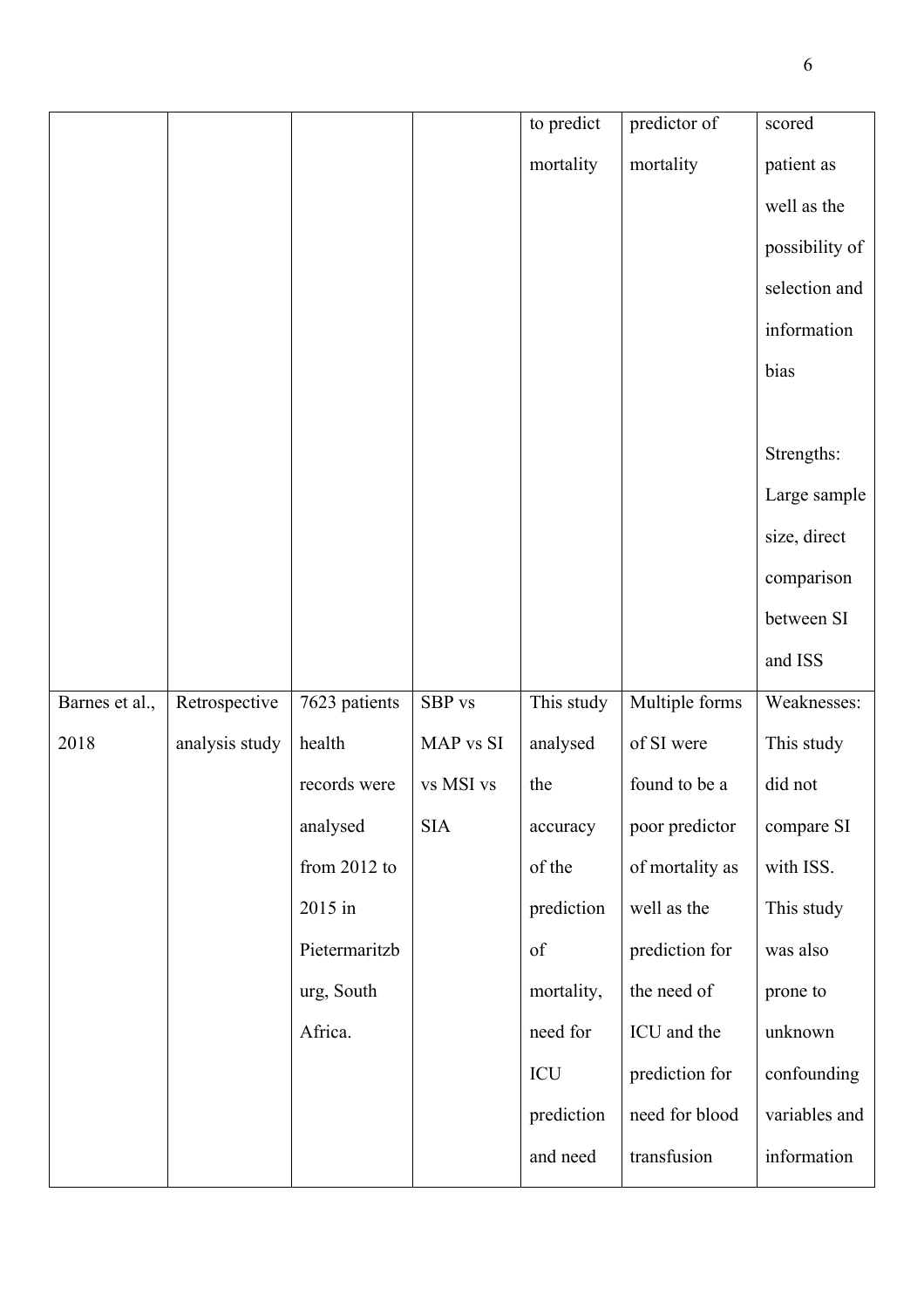|               |               |               |             | for blood   |                    | and selection |
|---------------|---------------|---------------|-------------|-------------|--------------------|---------------|
|               |               |               |             | transfusion |                    | bias          |
|               |               |               |             | prediction  |                    |               |
|               |               |               |             |             |                    | Strengths:    |
|               |               |               |             |             |                    | This study    |
|               |               |               |             |             |                    | provided      |
|               |               |               |             |             |                    | specific      |
|               |               |               |             |             |                    | information   |
|               |               |               |             |             |                    | on the        |
|               |               |               |             |             |                    | accuracy of   |
|               |               |               |             |             |                    | SI as well as |
|               |               |               |             |             |                    | all modified  |
|               |               |               |             |             |                    | versions of   |
|               |               |               |             |             |                    | the SI. This  |
|               |               |               |             |             |                    | study also    |
|               |               |               |             |             |                    | had a large   |
|               |               |               |             |             |                    | sample size   |
| Mitra,        | Retrospective | 1149 trauma   | SI vs       | This study  | This study         | Limitations:  |
| Fitzgerald, & | study         | patients were | mortality   | analysed    | found that SI      | This study    |
| Chan, 2014    |               | analysed in   | and blood   | the         | can be useful in   | only          |
|               |               | The Alfred    | transfusion | association | trauma patients    | compared SI   |
|               |               | Trauma        |             | between SI  | as it is an easily | with          |
|               |               | Registry that |             | and the     | calculated         | mortality as  |
|               |               | had received  |             | administra  | variable and is    | all patients  |
|               |               | at least one  |             | tion of     | a good             | reviewed had  |
|               |               | litre of pre- |             |             | indicator for      | an ISS        |
|               |               |               |             |             |                    |               |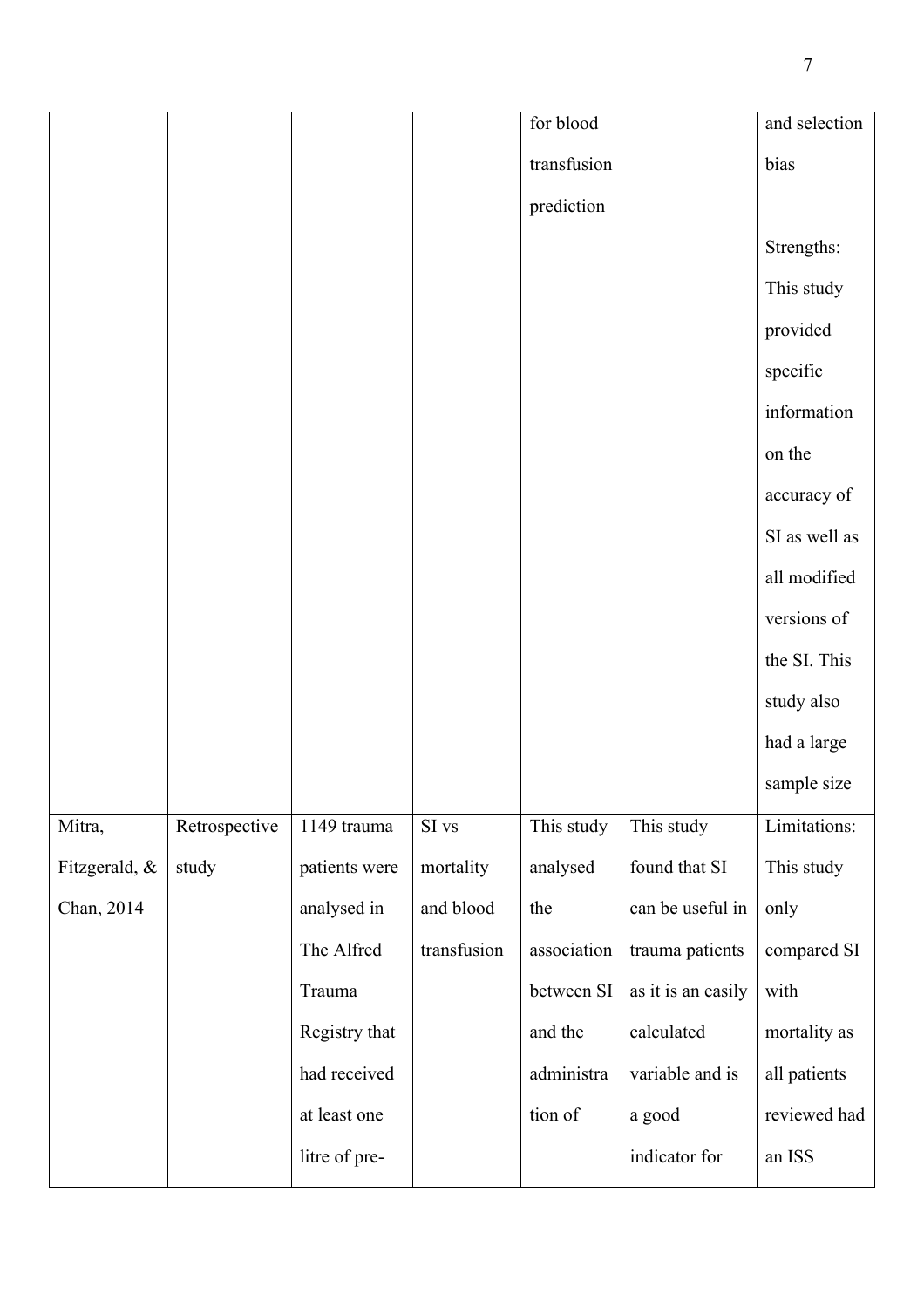| hospital    | blood    | blood          | greater than  |
|-------------|----------|----------------|---------------|
| crystalloid | products | transfusion    | 15. This      |
| and spent   |          | requirement    | study was     |
| over 30     |          | due to the its | also prone to |
| minutes in  |          | use as a       | unknown       |
| transit     |          | mortality      | confounding   |
|             |          | predictor      | variables and |
|             |          |                | information   |
|             |          |                | and selection |
|             |          |                | bias          |
|             |          |                |               |
|             |          |                | Strengths:    |
|             |          |                | This study    |
|             |          |                | has a large   |
|             |          |                | sample size   |
|             |          |                | and database  |
|             |          |                | managers      |
|             |          |                | who           |
|             |          |                | extracted the |
|             |          |                | information   |
|             |          |                | were blinded  |
|             |          |                | to the        |
|             |          |                | objective of  |
|             |          |                | the study to  |
|             |          |                | reduce the    |
|             |          |                | risk of       |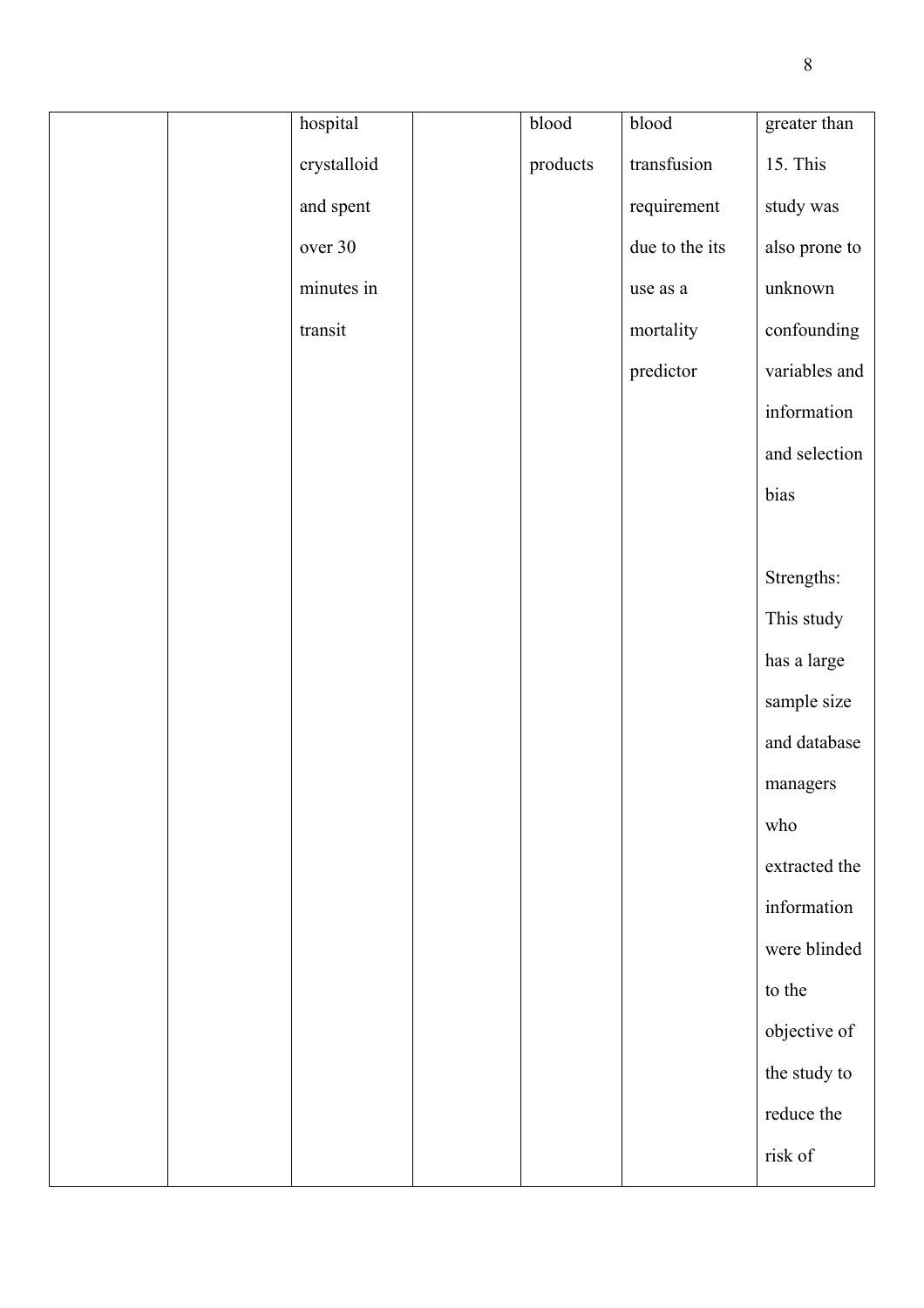|              |               |                    |           |            |                 | information   |
|--------------|---------------|--------------------|-----------|------------|-----------------|---------------|
|              |               |                    |           |            |                 | and selection |
|              |               |                    |           |            |                 | bias          |
| Odom et al., | Retrospective | 10,420             | SI vs     | This study | This study      | Weaknesses:   |
| 2016         | evaluation    | patients data      | mortality | examined   | found that      | This study is |
|              | study         | was collected      |           | both low   | increasing age  | prone to      |
|              |               | from a             |           | and high   | and ISS were    | unknown       |
|              |               | trauma             |           | SI scores  | associated with | confounding   |
|              |               | registry of        |           | and its    | increased       | variables and |
|              |               | <b>Beth Israel</b> |           | ability to | mortality. High | information   |
|              |               | Deaconess          |           | predict    | SI values were  | and selection |
|              |               | Medical            |           | mortality  | found to be     | bias. This    |
|              |               | Center from        |           |            | associated with | study only    |
|              |               | 2000 to 2012       |           |            | mortality in    | used an       |
|              |               |                    |           |            | isolated head   | initial value |
|              |               |                    |           |            | injured         | of SI         |
|              |               |                    |           |            | patients. Both  | therefore     |
|              |               |                    |           |            | low and high    | values may    |
|              |               |                    |           |            | SI were         | not be        |
|              |               |                    |           |            | associated with | accurate      |
|              |               |                    |           |            | mortality in    |               |
|              |               |                    |           |            | patients with   | Strengths:    |
|              |               |                    |           |            | torso injuries  | This study    |
|              |               |                    |           |            | and no head     | used          |
|              |               |                    |           |            | injuries.       | univariate    |
|              |               |                    |           |            |                 | analysis      |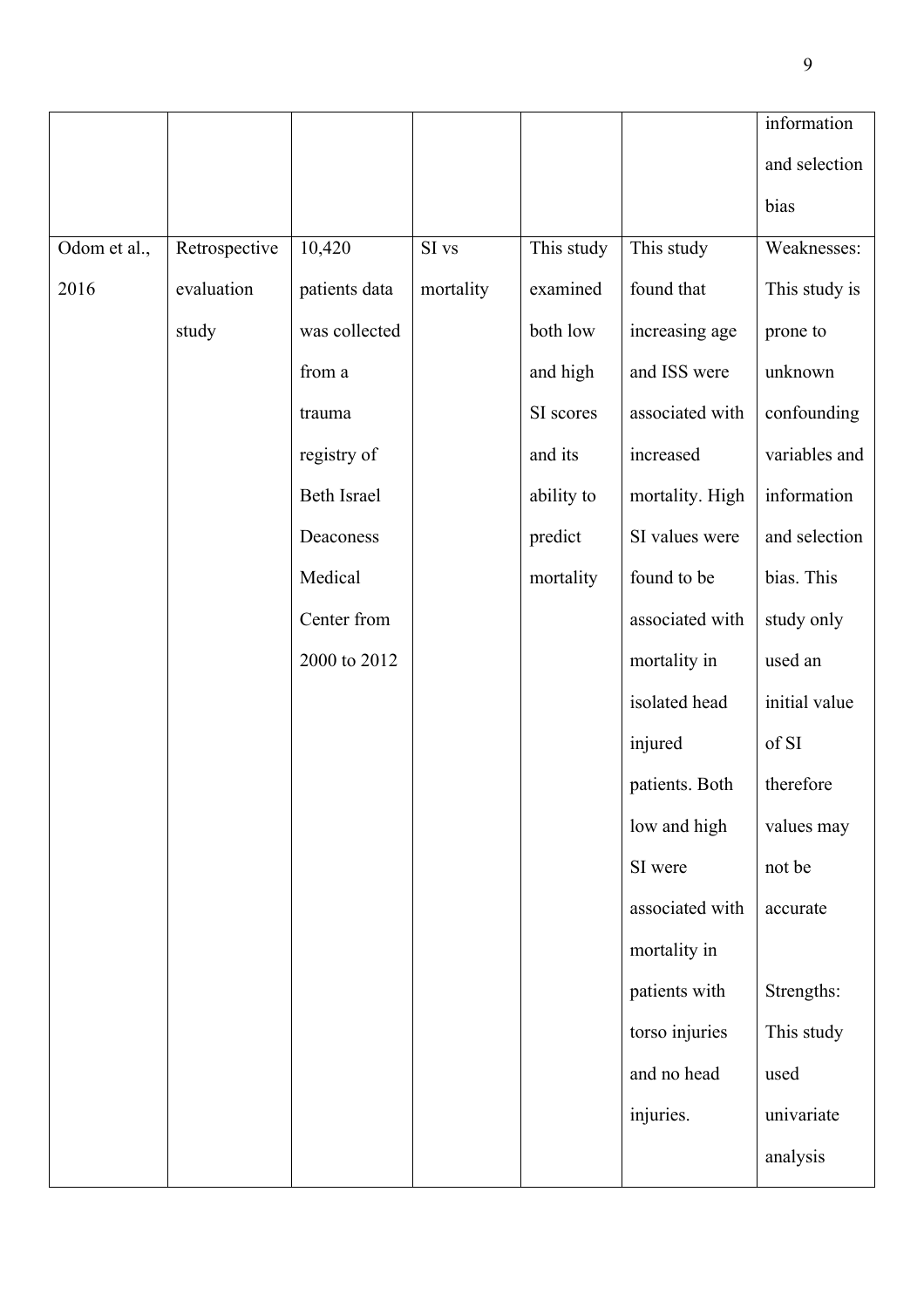|             |               |               |           |             |                  | providing     |
|-------------|---------------|---------------|-----------|-------------|------------------|---------------|
|             |               |               |           |             |                  | more reliable |
|             |               |               |           |             |                  | results. This |
|             |               |               |           |             |                  | study also    |
|             |               |               |           |             |                  | used a large  |
|             |               |               |           |             |                  | sample size   |
| Moore, 2012 | Secondary     | 516,156       | SI vs ISS | This study  | This study       | Weaknesses:   |
|             | data analysis | patients      |           | analysed    | found that       | This study is |
|             |               | analysed      |           | pre-        | emergency        | prone to      |
|             |               | from a $2009$ |           | hospital    | department SI    | information   |
|             |               | national      |           | SI,         | was the          | and selection |
|             |               | trauma data   |           | emergency   | strongest        | bias. This    |
|             |               | bank          |           | departmen   | predictor of     | data may      |
|             |               |               |           | t SI and    | mortality        | also not be   |
|             |               |               |           | ISS and     | within 48 hours  | specific to   |
|             |               |               |           | the ability | of admission.    | this specific |
|             |               |               |           | of all      | This is possibly | question      |
|             |               |               |           | scores to   | due to the ease  |               |
|             |               |               |           | predict     | of calculation   | Strengths:    |
|             |               |               |           | mortality   | of $\mathrm{SI}$ | This study    |
|             |               |               |           |             |                  | provided      |
|             |               |               |           |             |                  | data          |
|             |               |               |           |             |                  | specifically  |
|             |               |               |           |             |                  | comparing     |
|             |               |               |           |             |                  | SI and ISS    |
|             |               |               |           |             |                  |               |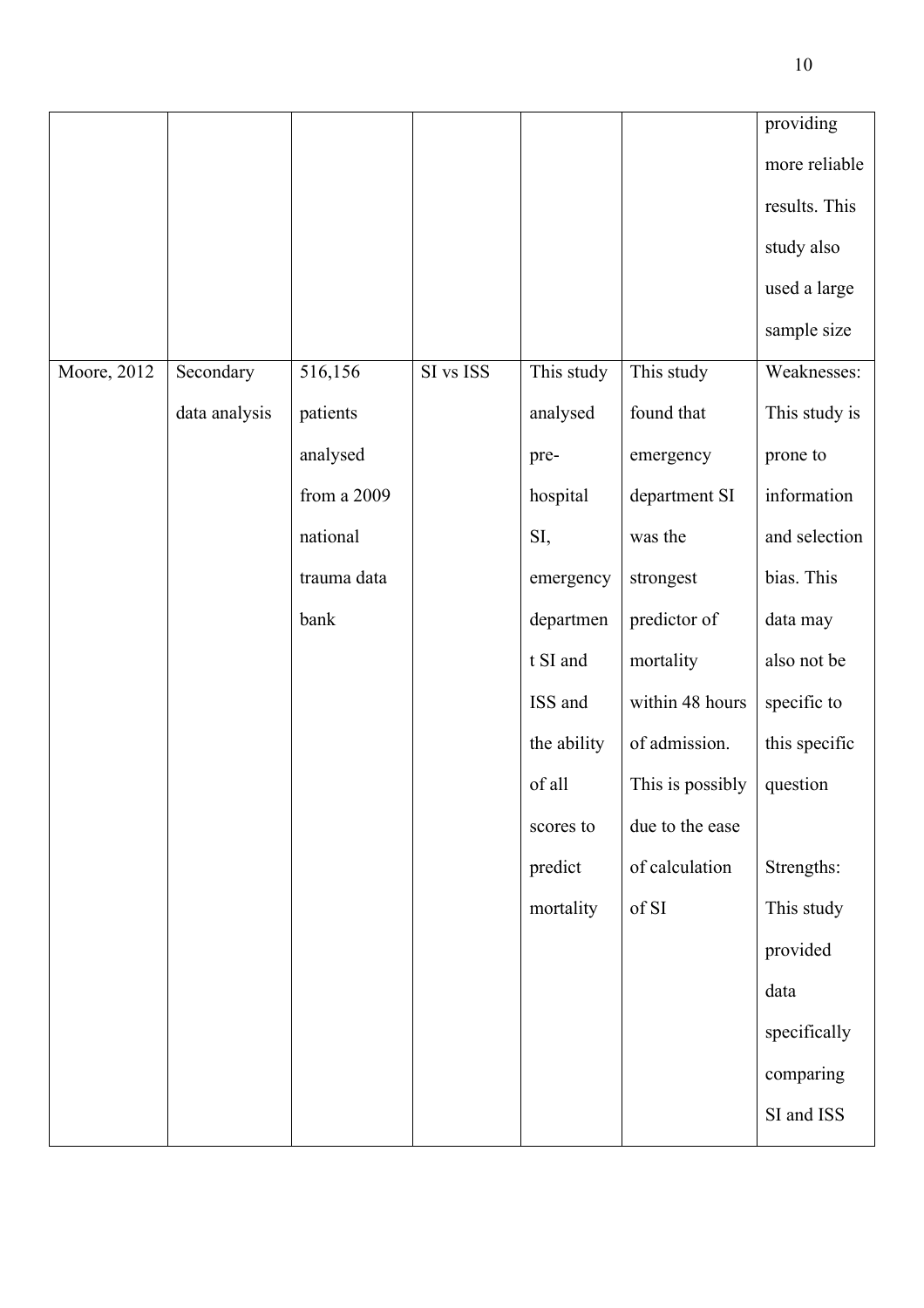### **Comments:**

The purpose of this CAT was to determine whether SI was better than ISS at predicting mortality in trauma. The existing research based on this topic comprised of many retrospective studies and no high quality randomized control trials. The information found may therefore not be accurate and requires more research. From the literature gathered ISS is suggested to be the better predictor of mortality. SI however may still prove useful as its ease of calculation may prove beneficial to paramedics attending trauma patients. SI was also found to be unreliable with different injuries in different anatomical areas. ISS however proved to be useful with all types of trauma and anatomical regions. This data therefore suggests that the ISS is better at predicting mortality than SI.

### **Consider:** *Why would you NOT change practice based on this article?*

As stated above the information found in the literature reviewed was not of a high quality study. The information therefore may not be as accurate as a study such as a randomised control trial. There was also a lack of literature found specifically comparing SI and ISS. More high quality studies directly comparing SI and ISS should be performed before any final judgement is made.

#### **Clinical Bottom Line:**

ISS should be used when attempting to predict mortality in the pre hospital setting. SI can be used however as it can still be an accurate predictor of mortality and is an easier calculation to perform especially in stressful situations encountered in the pre hospital environment. Further research should be performed to gain a better understanding of what score is most beneficial when attempting to predict mortality.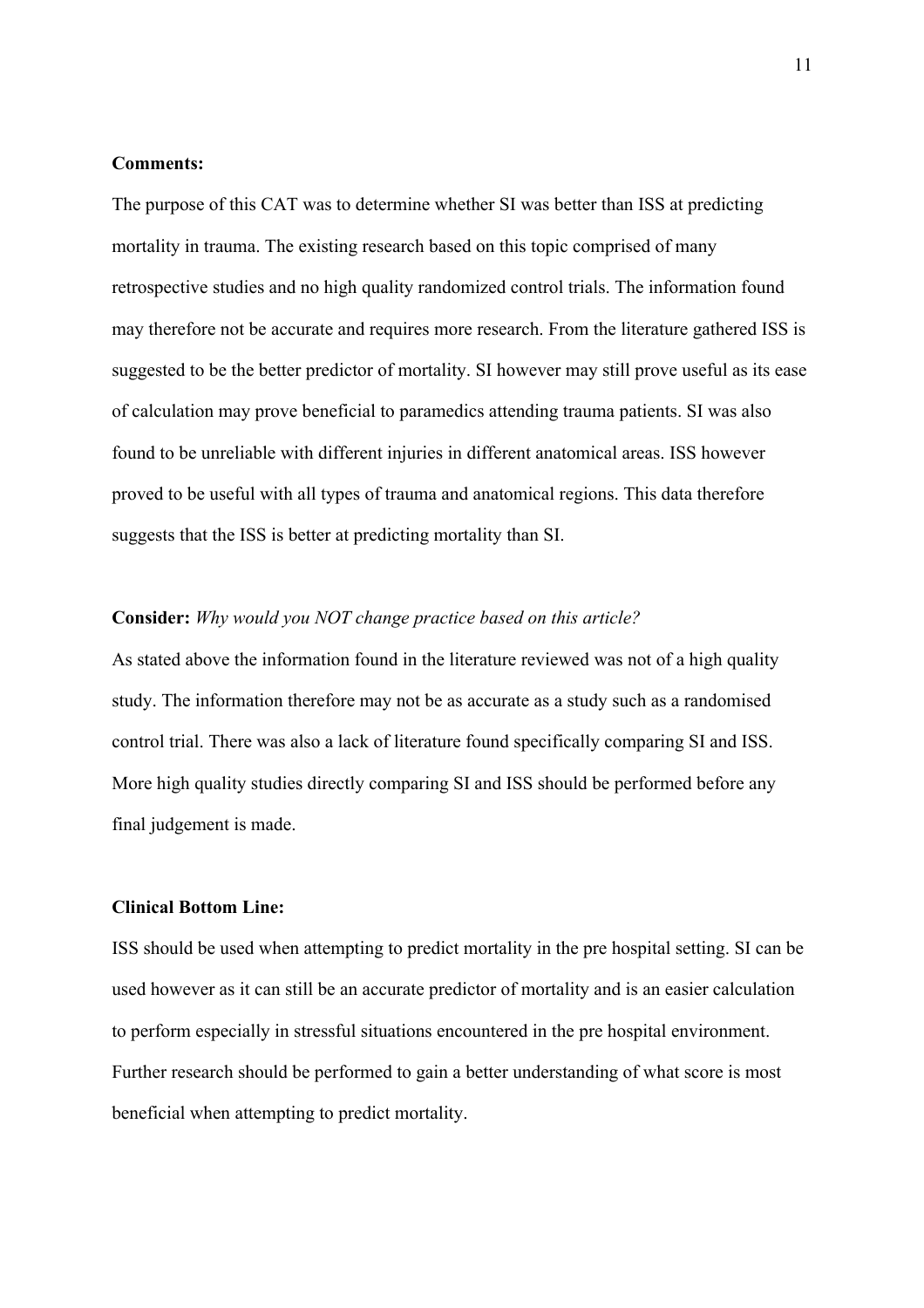## **References:**

Arslan, A., Flax, L., Fraser, R., Kanter, M., Simon, R., & Caputo, N. D. (2016). Twenty-fourhour packed red blood cell requirement is the strongest independent prognostic marker of mortality in ED trauma patients. *American Journal of Emergency Medicine, 34(6)*, 1121-1124. http://dx.doi.org/10.1016/j.ajem.2016.03.036

Barnes, R., Clarke, D., Farina, Z., Sartorius, B., Brysiewicz, P., Laing, G., Bruce, J., & Kong, V. (2018). Vital sign based shock scores are poor at triaging South African trauma patients. *The American Journal of Surgery, 216(2)*, 235-239. http://dx.doi.org/10.1016/j.amjsurg.2017.07.025